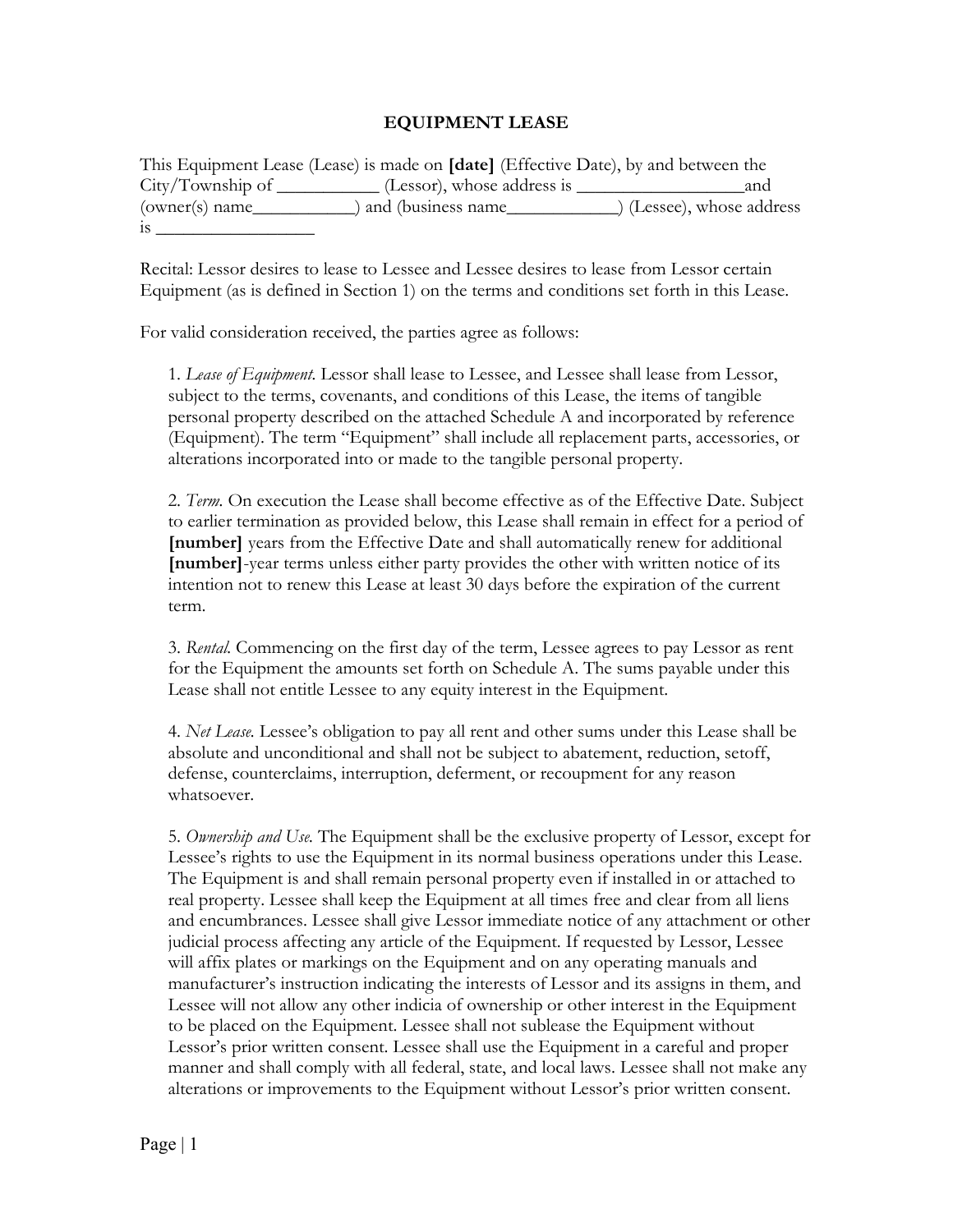6. *Repairs and Replacements.* Lessee shall keep the Equipment in good condition and, at its own cost and expense, make all repairs and replacements necessary. All replacements shall immediately become the property of Lessor.

7. *Insurance.* Lessee, at its own cost and expense, shall insure the Equipment against burglary, theft, fire, vandalism, and every cause whatsoever for not less than the replacement cost of the Equipment, by an insurance carrier(s) acceptable to Lessor. At its expense Lessee shall further provide and maintain comprehensive public liability insurance against claims for bodily injury, death, and/or property damage arising out of the use, ownership, possession, or operation of the Equipment and obtain public liability insurance with minimum limits, in the form and with the insurance companies that shall be satisfactory to Lessor. All insurance policies shall name both Lessee and Lessor as insured, and copies of the policies and the receipts for the payment of premiums shall be furnished to Lessor. Each damage policy shall provide for the payment of all losses directly to Lessor. Each liability policy shall provide that all losses be paid on behalf of Lessee and Lessor as their respective interests appear. Each insurance company shall agree that it will give Lessor 30 days' prior written notice of any alteration or cancellation of any policy.

8. *Risk of Loss.* Lessee shall at all times bear the entire risk of loss, theft, destruction, or damage, whether partial or complete and whether or not insured, of each article of the Equipment, and of any condemnation, confiscation, requisition, seizure, forfeiture, or other taking of title to or use of each article of Equipment, whether partial or complete, from any cause whatsoever (Loss or Damage). Lessee shall indemnify and defend Lessor and hold Lessor harmless from and against any and all Loss or Damage, until the article of Equipment shall have been returned to Lessor and received by Lessor in accordance with all terms and conditions of this Lease. No Loss or Damage shall release, impair, or otherwise affect Lessee's obligation to pay rent or any other obligation of Lessee under this Lease. In the event of any Loss or Damage to any article of Equipment, Lessee shall notify Lessor in writing within five days after the occurrence of Loss or Damage, and Lessee shall immediately, at Lessor's option and at Lessee's sole expense, (a) place the article of Equipment in good working order, condition, and repair, (b) replace the article of Equipment with like equipment in good working order, condition, and repair, having equivalent value and utility and with clear title in Lessor (which shall then be deemed substituted for the article of Equipment for all purposes), or (c) pay to Lessor an amount equal to the replacement cost of the article of Equipment.

9. *Taxes and Fees.* Lessee agrees that during the term, in addition to the rental payments and all other amounts provided to be paid, it will promptly pay all taxes, assessments, and other governmental charges (including penalties and interest) levied or assessed

(a) on the interest of Lessee in the Equipment or on the use or operation of the Equipment or on the earnings of Lessee arising from the Equipment and

(b) against Lessor on account of its acquisition or ownership of the Equipment, or the use or operation of the Equipment or the leasing to Lessee of the Equipment, or the monthly rent provided for, or the earnings of Lessor arising from the monthly rent; provided, however, that Lessee will not be responsible for any taxes based on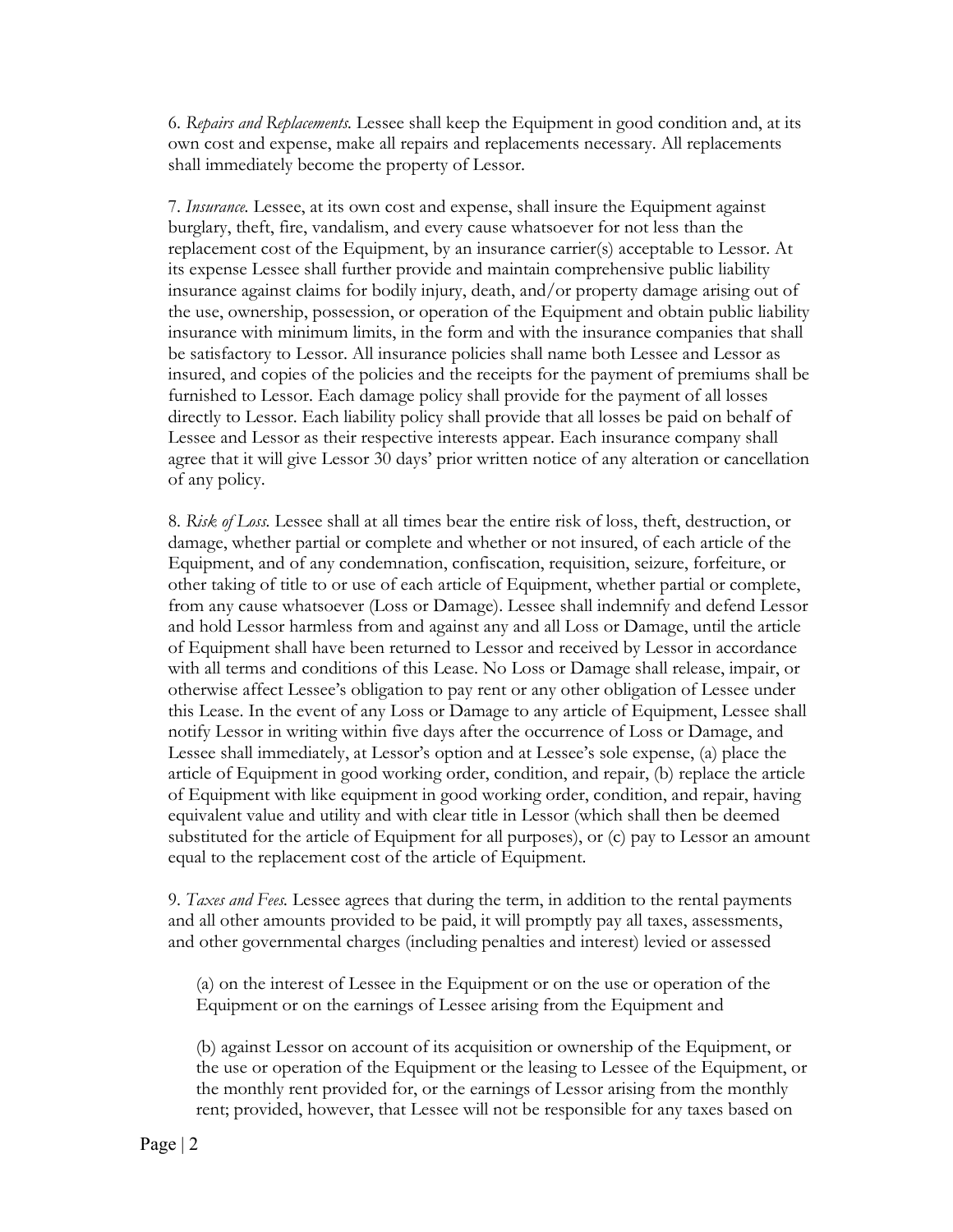the net income of Lessor or for any taxes based on gross income of Lessor. Lessee agrees to file, on behalf of Lessor and if permitted by the taxing authorities, all required personal property tax returns and reports concerning the Equipment with all appropriate governmental agencies.

10. *Indemnity.* Lessee shall indemnify and defend Lessor and its agents, employees, officers, and directors and hold them harmless from and against any and all claims, liabilities, losses, damages, and expenses, including, without limitation, all court costs and attorney and expert witness fees and costs, arising from or in connection with or based on (a) the possession, inspection, condition, operation, or use (by whomever operated or used) of any of the Equipment or (b) the performance or enforcement of any of the terms, or any noncompliance or nonperformance of any condition, of this Lease. Lessee shall satisfy, pay, and discharge any and all settlements, judgments, and fines that may be recovered against Lessor. Lessor shall give Lessee prompt written notice of any claim. The indemnities contained in this section shall survive the termination of this Lease.

11. *Inspection.* Lessee inspected the Equipment before commencing the Lease and acknowledges that the Equipment is in good operating condition. The agents of Lessor may at any time enter Lessee's premises to inspect the Equipment and the manner in which it is being used.

12. *Warranties.* LESSOR MAKES NO WARRANTY, EXPRESS OR IMPLIED, AS TO ANY MATTER WHATSOEVER, INCLUDING, WITHOUT LIMITATION, THE DESIGN OR CONDITION OF THE EQUIPMENT, ITS MERCHANTABILITY, OR ITS FITNESS OR CAPACITY OR DURABILITY FOR ANY PARTICULAR PURPOSE, OR THE QUALITY OF THE MATERIAL OR WORKMANSHIP OF THE EQUIPMENT, AND, AS TO LESSOR, LESSEE LEASES THE EQUIPMENT "AS IS." Lessor shall have no liability for any damages, whether direct, indirect, general, special, incidental, exemplary, or consequential, incurred by Lessee as a result of any defect or malfunction of the Equipment.

13. *Return.* At the end of the term of this Lease, Lessee shall at it own expense return the Equipment to Lessor at the location specified by Lessor, in as good condition as when received, except for reasonable wear and tear.

14. *Assignment.* Lessee expressly covenants and agrees that it shall not assign, mortgage, hypothecate, or encumber this Lease or sublet or lend any of the Equipment or permit any of the Equipment to be used by anyone other than Lessee. No assignment or sublease by Lessee shall in any event relieve or release Lessee of or from any debt, duty, obligation, or liability under this Lease, and Lessee shall remain primarily liable under this Lease. Lessor, in its sole and absolute discretion, may sell, assign, transfer, pledge, hypothecate, grant security interests in, or otherwise encumber or dispose of this Lease or any interest in it, as a whole or in part, without notice to Lessee. Notwithstanding any assignment by Lessor, Lessor warrants that so long as Lessee is not in default under this Lease, Lessee shall quietly enjoy use of the Equipment subject to its terms and conditions and, as part of any assignment, the assignee shall agree that Lessee's rights under the Lease in and to the Equipment shall not be disturbed so long as Lessee is not in default. Lessor shall notify Lessee in writing of any transfer of this Lease by Lessor,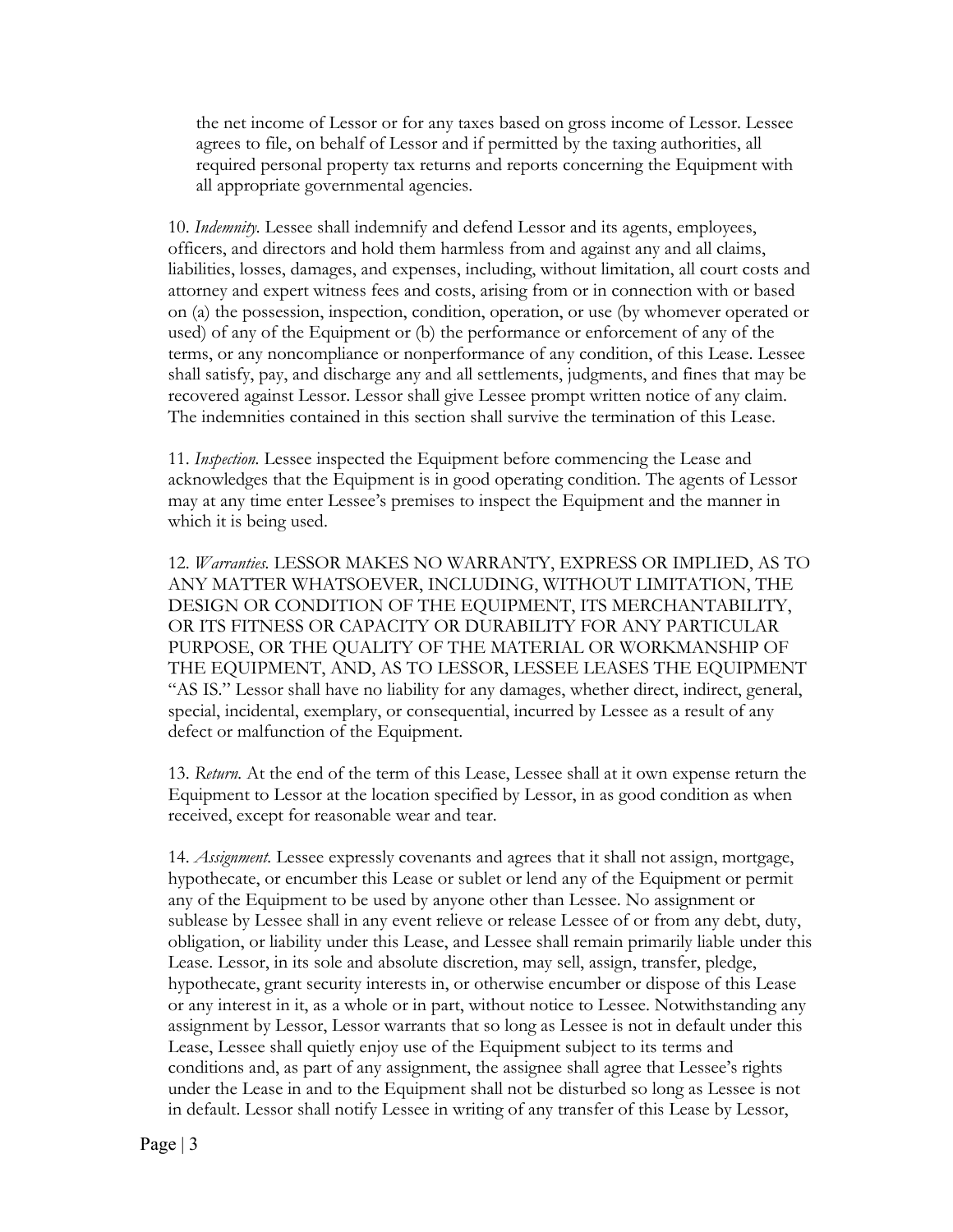and Lessee agrees to acknowledge receipt of and comply with any notice given by Lessor in writing and to provide Lessor or it assignee with agreements, consent, conveyances, documents, and certificates that may be reasonably requested by Lessor or its assignee to effect, facilitate, or perfect any assignment by Lessor. Subject to the foregoing, this Lease shall inure to the benefit of and bind Lessor, Lessee, and their respective heirs, legatees, personal representatives, successors, and assigns.

15. *Default.* Any of the following shall constitute a Default under this Lease:

(a) Lessee fails to pay when due any rent or any other sum required to be paid under this Lease and the failure continues for 10 days following written notice from Lessor.

(b) Lessee fails to observe, keep, or perform any other term, covenant, or condition of this Lease and the failure continues for 30 days following written notice from Lessor.

(c) Lessee becomes insolvent or admits in writing its inability to pay or fails to pay its debts as they become due; makes an assignment for the benefit of its creditors; or applies for or acquiesces in the appointment of a receiver, trustee, or other custodian for any of its properties or assets.

(d) Any proceeding is commenced by or against Lessee for any relief that includes, or might result in, any modification of the obligations of Lessee under this Lease or relief under any bankruptcy or insolvency laws or other laws relating to the relief of debtors, adjustment of indebtedness, reorganization, composition, or extension, unless, in the case of an involuntary proceeding not consented to or acquiesced in by Lessee, the proceeding is dismissed within 90 days after the same is commenced (provided that this Lease terminates automatically if Lessee fails to pay any rent when due under the Lease after a proceeding has been commenced by or against Lessee under the U.S. Bankruptcy Code).

(e) Lessee voluntarily or involuntarily, by operation of law or otherwise, removes, sells, transfers, assigns, grants any security interest in, pledges, hypothecates, encumbers, parts with possession of, or sublets this Lease or any Equipment, or attempts to do so, except only as and to the extent expressly permitted by this Lease.

16. *Remedies.* On any Default under this Lease by Lessee, Lessor shall have the right, but shall not be obligated, to exercise at any time or from time to time any one or more of the following rights and remedies, any of which may be exercised by Lessor without notice to or demand on Lessee:

(a) If Lessee has paid any rent under this Lease in advance of the due date, Lessor may apply any or all of it to any obligation of Lessee under this Lease.

(b) Lessor may recover all rent and other amounts due as of the date of the default and recover all rent and other sums as they accrue.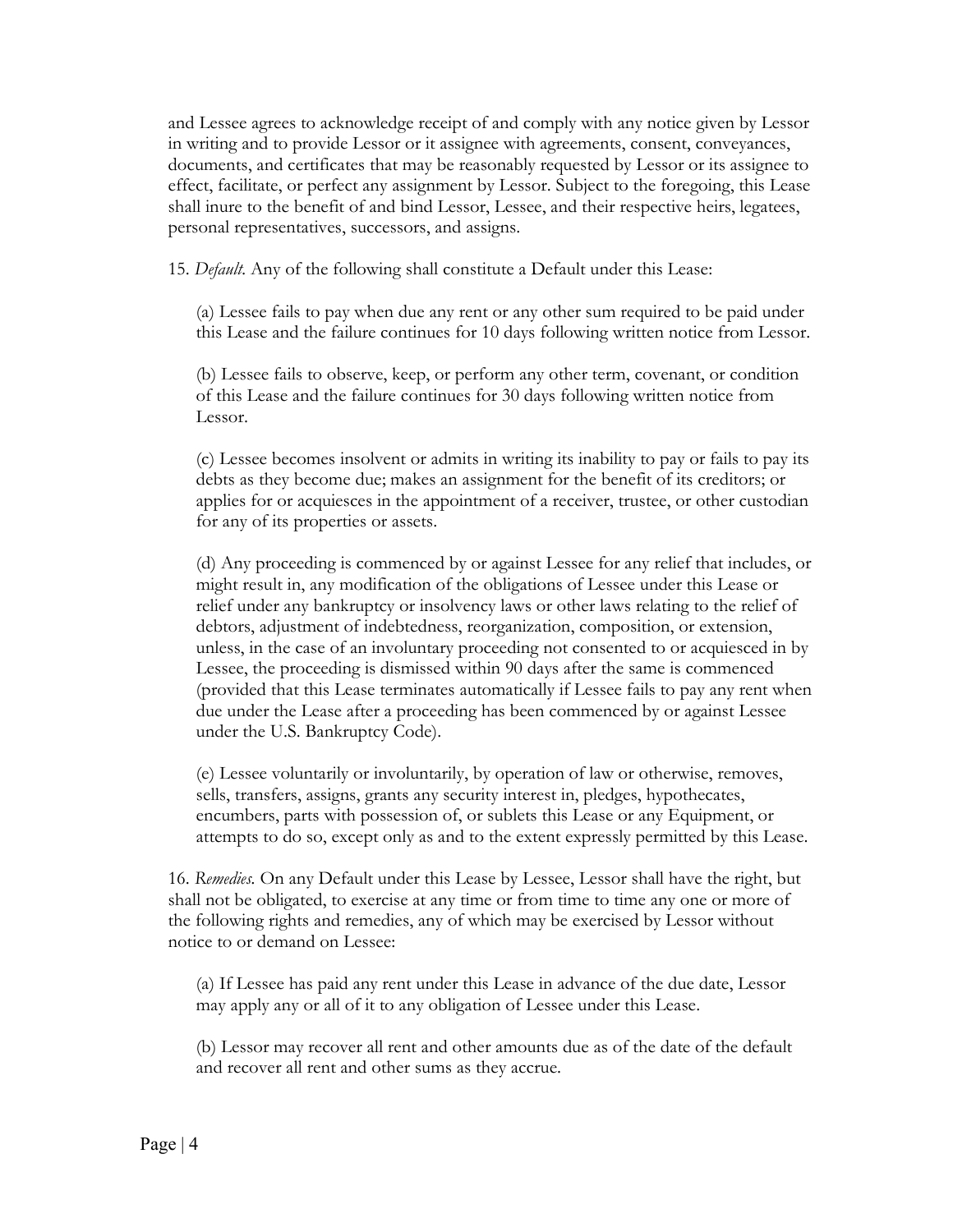(c) Lessor may proceed by appropriate court action, either at law or in equity, to enforce performance by Lessee of the terms and conditions of this Lease or to recover damages for the breach of this Lease or to regain possession of the Equipment.

(d) Lessor may pursue any other remedy available to Lessor at law or in equity.

(e) Any of the actions by Lessor under subsections (a), (b), (c), or (d) shall not constitute a termination of this Lease or any of Lessee's obligations under this Lease unless expressly stated by Lessor in writing to Lessee.

(f) Lessor may terminate this Lease.

If on any termination of this Lease Lessee fails or refuses to immediately deliver the Equipment to Lessor, Lessor shall have the right to enter Lessee's premises and take possession of and remove the Equipment without legal process. Lessee releases any claim or right of action for trespass or damages caused by the entry and removal. Under all circumstances, Lessee shall also pay to Lessor, on demand, an amount equal to any and all incidental damages sustained by Lessor, including, without limitation, all costs of collection, repossession, transportation, storage, repair, reconditioning, resale, or other disposition of the Equipment; all attorney, expert witness and accountant fees and costs (whether or not suit is commenced); court costs; and other costs and expenses incurred in exercising any rights or remedies under or in enforcing any of the terms or conditions of this Lease. The provisions of this section shall not prejudice Lessor's right to recover or prove damages for unpaid rent accrued before default. No remedy referred to in this section is intended to be exclusive, but each shall be cumulative and in addition to any other remedy referred to above or otherwise available to Lessor at law or in equity and may be exercised concurrently or consecutively. The exercise or beginning of exercise by Lessor of any one or more of these remedies shall not preclude the simultaneous or later exercise by Lessor of any or all other remedies. Lessor's remedies shall be available to Lessor's successors and assigns.

17. *Title; Further Assurances.* Lessor is authorized by Lessee, at Lessor's expense, to file this Lease or any document or instrument as may be permitted by law showing the interest of Lessor in the Equipment, including filing financing statements and continuation statements pursuant to the Uniform Commercial Code. Lessee will promptly execute and deliver to Lessor any additional documents and assurances and take further action as Lessor may from time to time reasonably request in order to more effectively carry out the intent and purposes of this Lease and to establish and protect the rights, interests, and remedies intended to be created in favor of Lessor.

18. *Performance by Lessor of Lessee's Obligations.* If Lessee fails promptly to perform any of its obligations under this Lease, Lessor, on written notice to Lessee, may (but shall not be obligated to and shall not incur any liability or obligation to Lessee or any third party for failure to) perform the same for the account of Lessee without waiving Lessee's failure as a default. All sums paid or expenses or liabilities incurred by Lessor in such performance (including reasonable legal fees) shall be promptly reimbursed by Lessee on demand of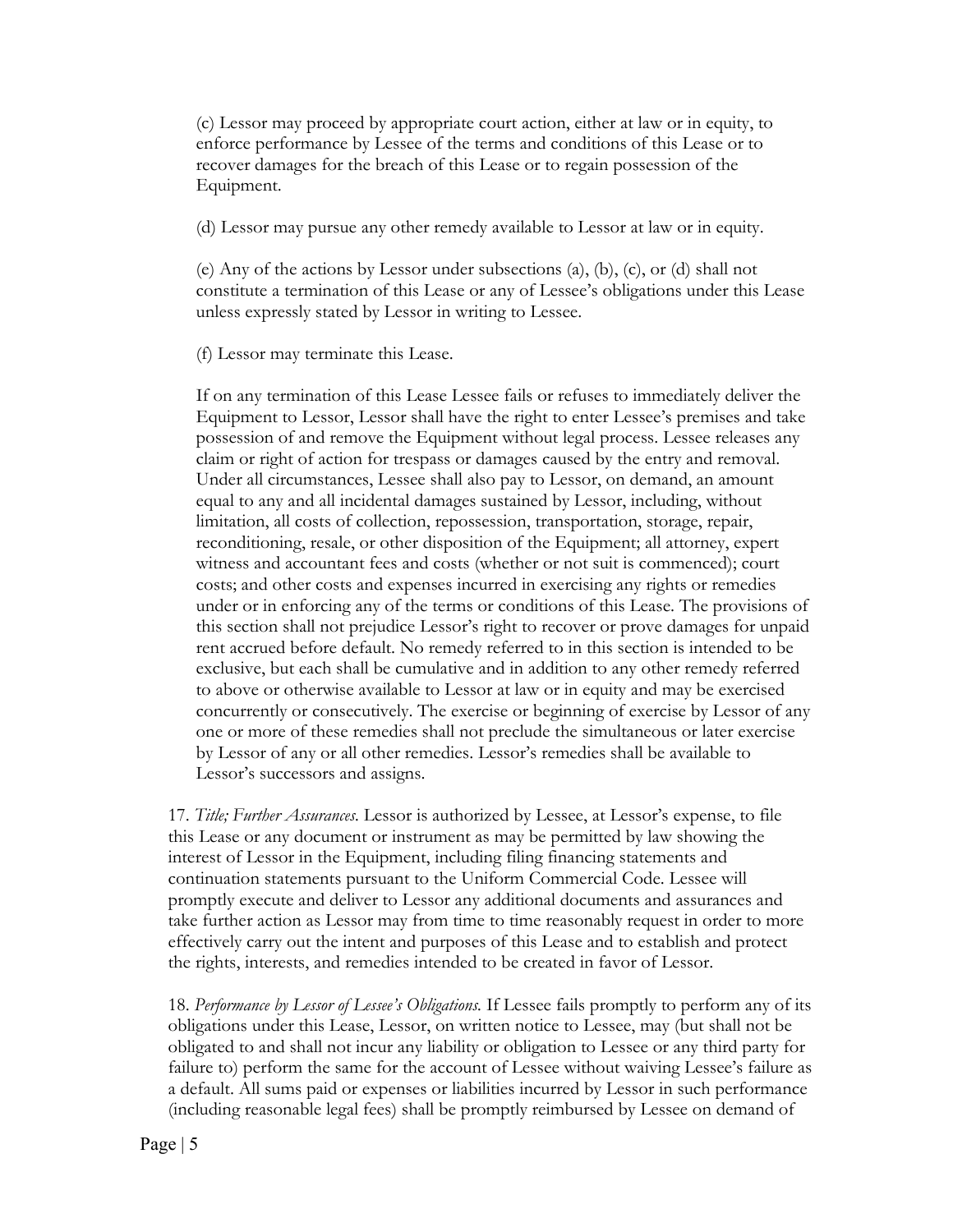Lessor, together with interest from the date paid by Lessor to the date reimbursed by Lessee at the annual rate of 7% or, if lower, the maximum rate that Lessor may lawfully charge.

19. *Right to revoke.* Lessor shall have the absolute right to revoke and terminate the lease at any time and have the equipment delivered to them forthwith.

20. *Waiver; Amendment.* This Lease may be amended only by an instrument in writing signed on behalf of each of Lessor and Lessee. No amendment, supplement, modification, or waiver of this Lease will be binding unless executed in writing by the party to be bound by it. No waiver of any of the provisions of this Lease will be deemed or will constitute a waiver of any other provision (whether or not similar), nor will the waiver constitute a continuing waiver unless otherwise expressly stated.

21. *Governing Law.* This Lease will be governed by and construed in accordance with the laws of the State of Michigan without regard to its conflict-of-law principles.

22. *Binding Effect; Benefits.* This Lease shall inure to the benefit of and be binding on the parties and their respective heirs, successors, and assigns. Nothing in this Lease, express or implied, is intended to, or shall confer on, any person other than the parties to this Lease any rights, benefits, or remedies of any nature whatsoever under or by reason of this Lease.

23. *Severability.* If any one or more of the provisions of this Lease is for any reason held invalid, illegal, or unenforceable, the remaining provisions of this Lease will be unimpaired and will remain enforceable.

24. *Counterparts; Facsimile.* This Lease may be executed in one or more counterparts, each of which shall be deemed an original, but all of which together shall constitute one and the same instrument. This Lease may be executed and delivered by facsimile transmission or electronic mail, and a facsimile or electronic version of this Lease or of a signature of a party will be effective as an original.

The parties have executed this Lease as of the Effective Date listed on the first page.

## **LESSOR:**

City/Township name Its:

## **LESSEE:**

Owner(s) name Business name Its: